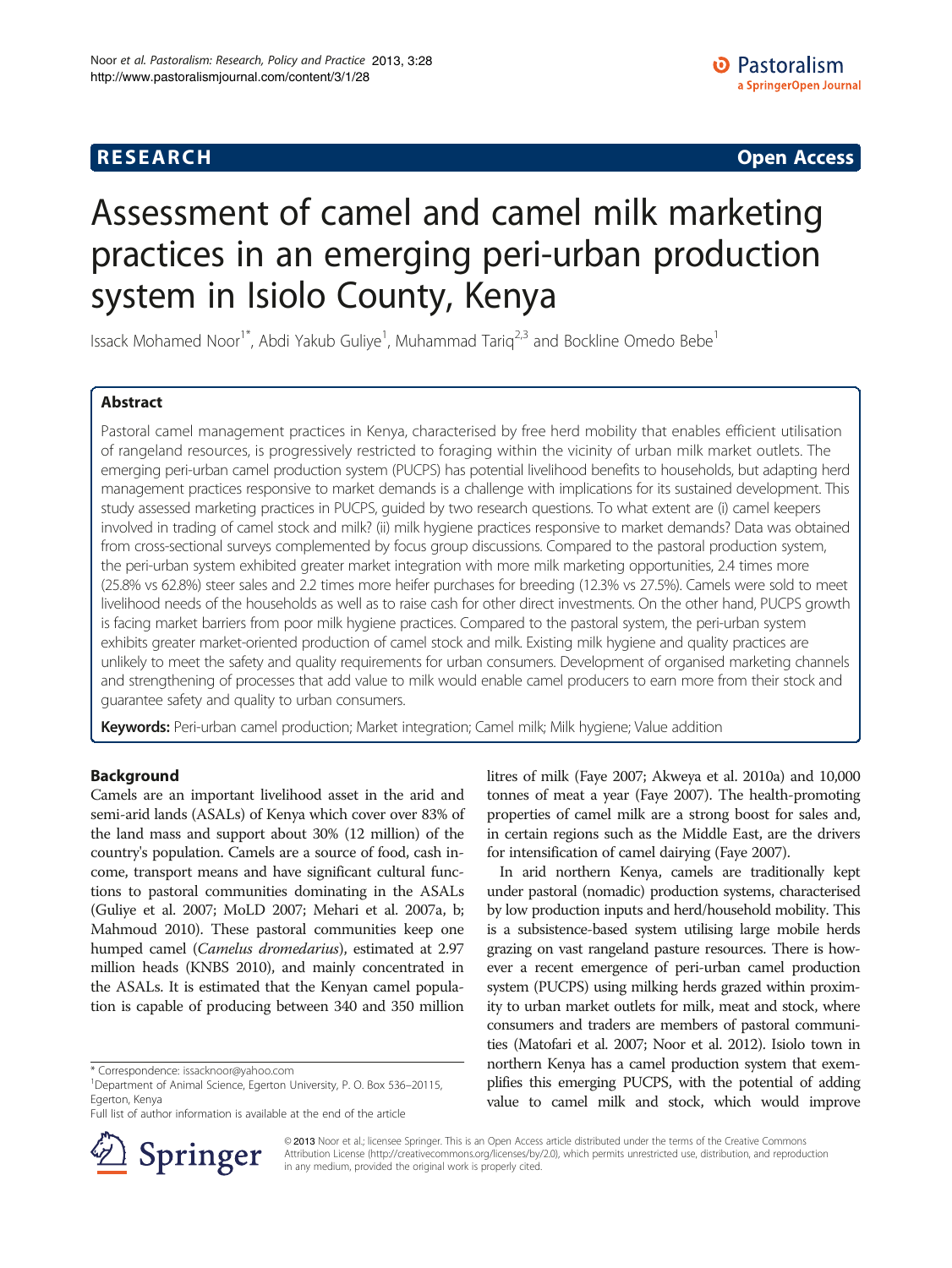livelihoods of the pastoral communities (LPP, LIFE Network, IUCN-WISP and FAO [2010\)](#page-6-0) in the ASALs. Isiolo County has about 39,084 camels and a human population of about 143,294 (KNBS [2010](#page-6-0)).

The prevailing market-oriented camel production presents opportunities for poorer households to enhance their food and income securities (SRA [2004](#page-7-0)) in an area where annual income averages of US\$217 to 301 fall below the national average of US\$360 (ADF [2003\)](#page-6-0). In these areas, viable alternative economic activities are lacking, resulting in a high dependency on famine relief support from government and non-governmental organisations (NGOs). Moreover, little is known about the marketing practices for camel livestock and milk in the emerging peri-urban system, which is an alternative income source. Such information would be useful for planning and implementation of targeted camel development programmes. This study was undertaken with the following objectives: (i) To estimate purchase and sale of camel stock and milk in the two systems and (ii) to determine whether milk hygiene practices in the peri-urban system are responsive to urban market requirement.

# Study area

The study was conducted in Isiolo County, a typical ASAL area in northern Kenya with both peri-urban and pastoral camel production systems and a thriving camel milk trade (Figure 1). The study sites of peri-urban and pastoral areas were about 75 km from each other. Isiolo County is a semi-arid area that experiences recurring droughts with devastating losses of livestock and human lives. The rainfall pattern is bimodal but unpredictable and erratic in distribution. Long rains come in late March through May and short rains in November to December. Most parts of the County have mean annual temperatures between 24°C and 30°C (Herlocker et al. [1993\)](#page-6-0). The Somali tribesmen, who speak Somali language,

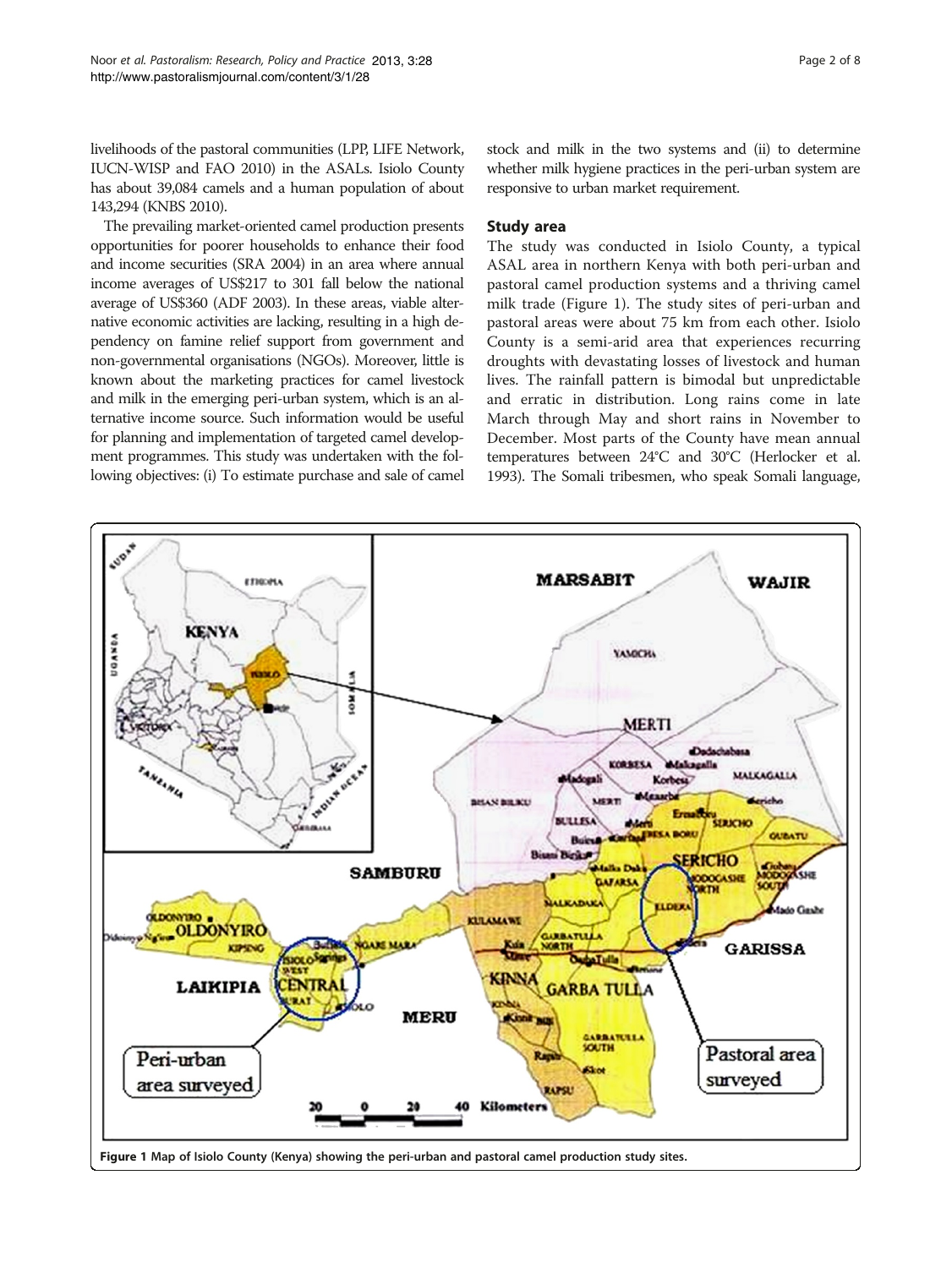form the predominant camel owners in both peri-urban (80%) and pastoral (90%) systems. The Borana tribesmen, who speak Boran language, were traditionally cattle keepers, until threats posed by recurrent prolonged drought spells in ASAL areas, awakened their interest in camel keeping. They form 18.3% of peri-urban camel owners but were yet to fully adopt a pastoral camel production system, with only 10% of Borana having adopted.

# **Methods**

# Data collection

Two cross-sectional surveys were conducted in February 2007: one within the peri-urban area of Isiolo town and the other in the pastoral rangelands of the County where the pastoral camel production system is practised and where traditional attachments to socio-cultural roles of camels remain strong. The former represented a periurban camel production system, where milking herds are reared within the vicinity of Isiolo town with a lot of market integration through sale of camel stock and camel milk. The latter area represents traditional camel production in a pastoral setting, where pastoralists rear their camels in the rangelands for subsistence and they move with their herds in search of pasture, water and mineral licks.

Because of high mobility, the scattered nature of pastoral camel herds and the necessity to obtain consent of the herd owners in accessing their herds, sampling in both rangelands and peri-urban sites was limited to accessible herds whose owners were willing to participate in the studies. The sampling included 70 pastoral herds and 60 peri-urban herds. The individual herds formed the sampling units, and the herd owners interviewed provided the primary data. Trained enumerators, who spoke the language of the respondents and were supervised by the authors, conducted the surveys using a questionnaire pre-tested on a small sample (10 respondents) of camel herders to test the clarity of the questions. Data collected through the surveys was a recall of the last 12 months preceding the interview period and was complemented by a focus group discussion (FGD) involving 50 participants. The participants included camel producers (22), camel milk traders (10), representatives of government departments (10), non-governmental organizations (NGOs) (2), community-based organisations (2) and local leaders (4). Camel producers and traders were the majority (70%) of the FGD participants. Specifically, data was collected on sales and purchases of camel stock and milk. Camel stocks were in four classes of heifers (before age at first calving), steers (up to 4 years of age), breeding females and breeding males. Prices and reasons for selling and buying were obtained for each case. Data on milk hygiene and marketing channels was collected during herd visits and FGD with stakeholders.

#### Data analyses

Comparative descriptive and inferential statistical analyses of pastoral and peri-urban camel systems were done to test for any statistically significant difference in means of the test parameters. In this regard, camel stock purchases and sales were computed as a proportion of purchases and sales divided by the average number in the herd for each class during the year preceding the survey. The *Chi-square* test was applied to detect any significant differences in means between pastoral and peri-urban systems and Fisher's exact test used where 50% of the cells had expected counts less than 5. The proportion of animals sold and purchased was the proxy for the extent of market orientation. Frequencies for different reasons for sale declared for each animal sold within each system were calculated as a percentage of the number of responses. The average price of camel stock sale and purchase was computed for each class and subjected to a  $t$  test to detect significant differences between the systems.

# Results

# Marketing of camel stock

The estimates of camel stock sales and purchases in the studied pastoral and peri-urban systems are presented in Table 1. Compared to pastoral producers, peri-urban producers sold 2.4 times more steer surplus stock (25.8% vs 62.8%) and bought 2.2 times more heifer breeding stock (12.3% vs 27.5%). Although the difference in the

Table 1 Sales and purchases of different camel classes by camel keepers in pastoral and peri-urban systems

| <b>Camel class</b>          | system      |       |          | Production N (camels) Sales (%) Purchases (%) |
|-----------------------------|-------------|-------|----------|-----------------------------------------------|
| <b>Heifers</b>              | Pastoral    | 301   | 5.3      | 12.3                                          |
|                             | Peri-urban  | 382   | 2.1      | 27.5                                          |
|                             | Total       | 683   | 3.5      | 20.8                                          |
|                             | $x^2$ value |       | $5.153*$ | 23.602**                                      |
| Steers $(≤4 \text{ years})$ | Pastoral    | 186   | 25.8     | 2.7                                           |
|                             | Peri-urban  | 204   | 62.8     | 0.7                                           |
|                             | Total       | 390   | 45.1     | 1.8                                           |
|                             | $x^2$ value |       | 53.610** | 1.610 NS                                      |
| Breeding females Pastoral   |             | 1,143 | 2.6      | 0.3                                           |
|                             | Peri-urban  | 1,217 | 1.5      | 0.5                                           |
|                             | Total       | 2,360 | 2.0      | 0.4                                           |
|                             | $x^2$ value |       | 3.882*   | 0.825 NS                                      |
| Breeding males              | Pastoral    | 156   | 29.5     | 1.9                                           |
|                             | Peri-urban  | 82    | 17.1     | 0.0                                           |
|                             | Total       | 238   | 25.2     | 1.3                                           |
|                             | $x^2$ value |       | 4.393*   | 1.597 NS                                      |

 $* = p < 0.05$ ;  $** = p < 0.0001$ ; NS = p > 0.05.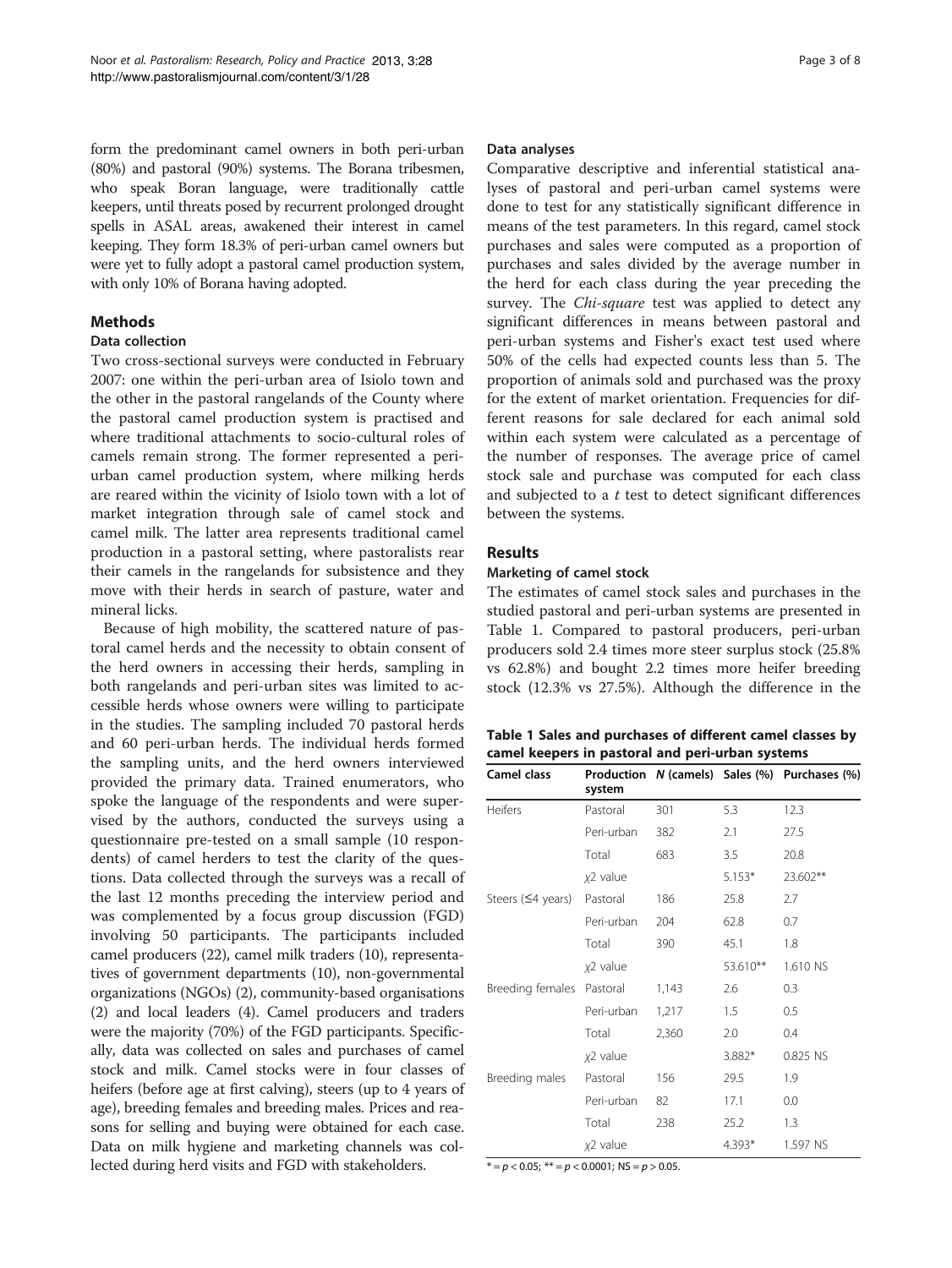means of breeding female and male camel sales was significantly higher ( $p < 0.05$ ) in pastoral than in peri-urban system, the actual numbers involved were low. Further, there was minimal buying of the two camel classes into their respective herds; the reasons being that selling of breeding animals were usually considered suspicious in one way or another. Unless under exceptional circumstances, adult breeding females brought to market were considered as being culled for reason(s) known to the owner. Though buyers interested in meat animals have no problem so long as the body condition was good, animal breeders interested in replacement stock would have a second thought before purchasing an adult breeding female from the market.

The stated reasons for selling different classes of camels are presented in Table 2. In both systems, camels were sold mainly for livelihood needs of the households (food, clothing, healthcare, school fees) and to raise cash for direct investments, and were rarely sold because of disease, poor performance or destocking. This scenario was reflected both in overall sales of camel stock and for the different camel classes. It was only in respect of breeding females in both systems and breeding males in the pastoral system where sales attributed to poor performance gains some prominence. The main reason for buying camels was for breeding purposes.

Tables [3](#page-4-0) and [4](#page-4-0) present the mean prices (given in Kenya shillings and equivalent US dollars) for selling and purchasing different classes of camels in pastoral and peri-urban systems. The mean prices were significantly higher ( $p < 0.05$ ) for both sales and purchases in the pastoral system than in peri-urban system. This finding may be attributed to the fact that the quality/weight of peri-urban camels sold was lower than pastoral camels which are better fed as a result of better exploitation of wider rangeland resources.

#### Marketing of camel milk

Under the pastoral system, milk production was mainly for subsistence (household) consumption and calf feeding. Discussions with pastoral producers revealed that they would wish to sell milk to get money for other needs, but they do not have ease of access to markets due to distance and the poor road infrastructure. Figure [2](#page-5-0) illustrates camel milk marketing channels from producers to consumers in Nairobi urban market. The bulk of the milk was sourced from peri-urban herds and less from pastoral herds located in areas near to reliable road network to Isiolo town (such as Kulamawe in Kinna Division and Boji in Garba Tulla Division) (Figure [2\)](#page-5-0). The bulk of the camel milk leaving Isiolo town for Nairobi urban markets was fresh raw milk. Neither the producers nor the traders were value adding.

Analyses of the marketing characteristics of camel milk from Isiolo peri-urban area revealed a litre of fresh raw camel milk was sold at about Ksh. 30 (equivalent to US\$0.4). This was about eight times lower than the price of processed milk sold at Ksh. 240 (equivalent to US\$3.5) in Nairobi urban markets. Processed camel milk sells for a lot more than unprocessed milk due to the improved hygienic quality. In Nairobi, processed camel milk is usually sold at up-market outlets to consumers who value hygienic quality and are also ready to pay more for the better quality. Milk from within the peri-urban area was transported over a distance of about 10 km to reach Isiolo town market using donkeys (94.9%), although a few producers (5.1%) with large volumes of milk use four-wheel pick-up vehicles. The milk buyers/purchasers (100%) were milk traders (Figure [2\)](#page-5-0), and most (71.2%) of them buy milk on informal contractual arrangements with producers, reflecting an organised marketing structure.

| Camel class         | Production<br>system | <b>Total</b><br>sales (N) | Reasons for selling (%) |                           |               |                  |            |  |
|---------------------|----------------------|---------------------------|-------------------------|---------------------------|---------------|------------------|------------|--|
|                     |                      |                           | Livelihood needs        | <b>Direct investments</b> | Disease cases | Poor performance | Destocking |  |
| Overall             | Pastoral             | 140                       | 65.0                    | 26.4                      | 0.7           | 7.1              | 0.7        |  |
|                     | Peri-urban           | 168                       | 67.9                    | 22.0                      | 1.8           | 6.0              | 2.4        |  |
| Heifers             | Pastoral             | 16                        | 8.6                     | 2.9                       | 0.0           | 0.0              | 0.0        |  |
|                     | Peri-urban           | 8                         | 4.2                     | 0.0                       | 0.6           | 0.0              | 0.0        |  |
| Steers $(≤4 years)$ | Pastoral             | 48                        | 26.4                    | 7.9                       | 0.0           | 0.0              | 0.0        |  |
|                     | Peri-urban           | 128                       | 60.1                    | 16.1                      | 0.0           | 0.0              | 0.0        |  |
| Breeding females    | Pastoral             | 30                        | 9.3                     | 7.1                       | 0.7           | 4.3              | 0.0        |  |
|                     | Peri-urban           | 18                        | 0.6                     | 3.0                       | 1.2           | 6.0              | 0.0        |  |
| Breeding males      | Pastoral             | 46                        | 20.7                    | 8.6                       | 0.0           | 2.9              | 0.7        |  |
|                     | Peri-urban           | 14                        | 3.0                     | 3.0                       | 0.0           | 0.0              | 2.4        |  |

Table 2 Frequently mentioned reason(s) for selling different camel classes in pastoral and peri-urban systems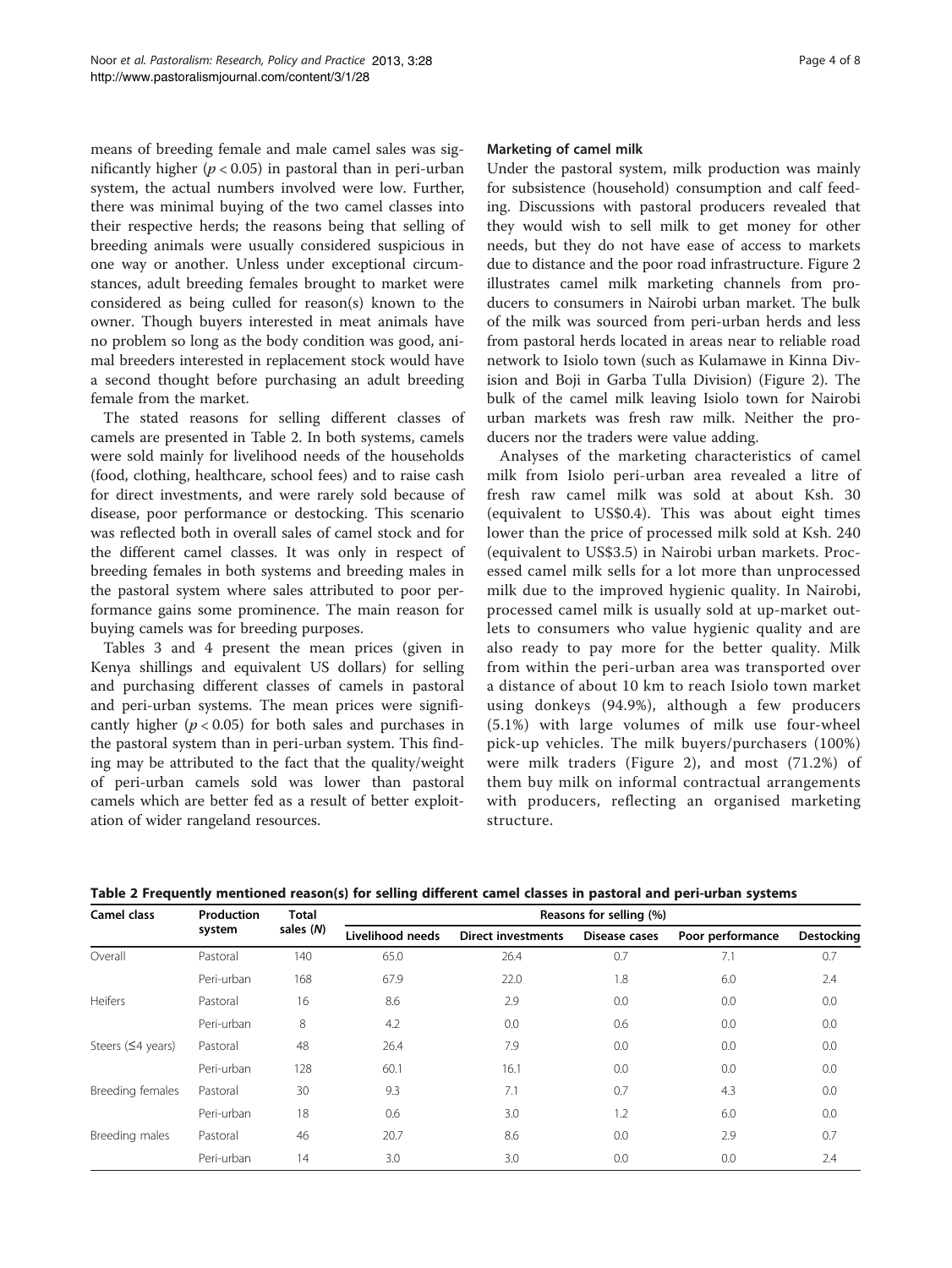| <b>Camel class</b>       | <b>Production system</b> |                    | Mean difference | t test ( $p$ value) |
|--------------------------|--------------------------|--------------------|-----------------|---------------------|
|                          | Pastoral                 | Peri-urban         |                 |                     |
| Heifers                  | 17,070 ± 10,864          | $11,200 \pm 5,575$ | 5,870           | 0.282 NS            |
| Steers ( $\leq$ 4 years) | $11,138 \pm 7,838$       | $10,800 \pm 3,082$ | 338             | 0.835 NS            |
| Breeding females         | $16,738 \pm 10,322$      | $13,900 \pm 3,814$ | 2,838           | 0.407 NS            |
| Breeding males           | $20,152 \pm 8,148$       | $12,800 \pm 4,532$ | 7.352           | $0.044*$            |

<span id="page-4-0"></span>Table 3 Mean (± SD) sale price (Ksh) of different classes of camels in pastoral and peri-urban systems

KSh. 69 = US\$1 at the time of the study (2007).  $* p < 0.05$ ; NS =  $p > 0.05$ .

### Milk hygiene and quality testing

Participants in the FGD identified the main challenges in achieving clean milk production and marketing as (i) insufficient water availability during the camel milking process, (ii) milk contamination arising from saliva of the calf during suckling to initiate milk letdown prior to milking and (iii) use of plastic containers for milking, storage and transportation that are generally not easy to clean and therefore cause milk spoilage, despite washing with hot water. The use of overnight milk cooling facilities was limited to a few camel keepers who were able to transport evening milk to Isiolo town where such facilities were available. Different types of milk quality testing methods were used by producers and traders in Isiolo County. The results show most producers and milk traders in both systems (85.7% for pastoral and 100% for peri-urban system) use subjective assessments of taste and sight (colour of milk) for hygiene and quality indicators.

# Discussion

#### Marketing of camel stock and milk

The study provides evidence of greater trading of camel stock and milk in peri-urban system than in pastoral system, reflecting a shift towards a market-oriented production objective. The Kenya Camel Association (KCA [2009](#page-6-0)) reported camel prices in Kenya ranged between Ksh. 17,000 and Ksh. 35,000 (equivalent to between US\$246 and US\$507). The price depended on a number of factors, including age, sex, body condition and market supply and demand forces (KCA [2009](#page-6-0)). In agreement with the present findings, Mahmoud ([2010\)](#page-6-0) reported a vibrant and lucrative camel stock market in the northern Kenya border town of Moyale. Farah et al. [\(2004a\)](#page-6-0) have associated observed attractive prices and incentives with

pastoral household participation in the market economy. Information on camel meat consumption was not collected in this study, but camel slaughter is on daily basis in the urban centres of Kenya, indicating an increase in camel trading, and most of the slaughter was steer surplus stock and unproductive females. Sale of camel stock enables pastoral households to meet livelihood needs and raise cash for other direct investments. Similar findings were reported by Mehari et al. [\(2007a\)](#page-6-0) for camel pastoralists in the Somali region of Ethiopia. A possible explanation for the significantly higher  $(p < 0.05)$  mean prices (Tables 3 and 4) for both sales and purchases of camel stock in pastoral than in peri-urban system could be due to lack of adequate market information. Since pastoral producers were usually far from urban markets, coupled with the possible challenges associated with recall data, the prices quoted most probably reflect optimism.

Some authors (Chabari and Njiru [1991](#page-6-0); Noor [1999](#page-6-0)) have reported a number of impediments to livestock marketing in the ASALs of northern Kenya including poor quality roads, lack of reliable market information, stock rustling and general insecurity, absence of consistent livestock marketing policies and hence dependency on private traders. Strengthening processes that add value to the products (LPP, LIFE Network, IUCN-WISP and FAO [2010](#page-6-0)) would be ideal interventions to enable camel producers in peri-urban systems to earn more from their stock. However, due to poor infrastructure in remote rangelands, conventional value addition processes (such as butter and cheese) are not feasible in most pastoral systems. Traditionally, camel milk is consumed either fresh or in the form of fermented milk, known as susa among the Somali pastoralists. It has been observed (Noor et al. [2012\)](#page-7-0) that fermented camel milk is sometimes sold at almost half the price of fresh

Table 4 Mean (± SD) purchase price (Ksh) of different classes of camels in pastoral and peri-urban systems

| Camel class              |                     | <b>Production system</b> |       | t test (p value) |
|--------------------------|---------------------|--------------------------|-------|------------------|
|                          | Pastoral            | Peri-urban               |       |                  |
| <b>Heifers</b>           | $22,308 \pm 16,616$ | $13,022 \pm 3,294$       | 9,286 | $0.013*$         |
| Steers ( $\leq$ 4 years) | $9,375 \pm 2,428$   | $10,000^{\rm a}$         | 625   | 0.833 NS         |
| Breeding females         | $15,000 \pm 1,000$  | $14,000 \pm 6,164$       | ,000  | 0.797 NS         |

KSh. 69 = US\$1 at the time of the study (2007). <sup>a</sup>Only three males were purchased in the peri-urban system for the same price.  $*p < 0.05$ ; NS = p > 0.05.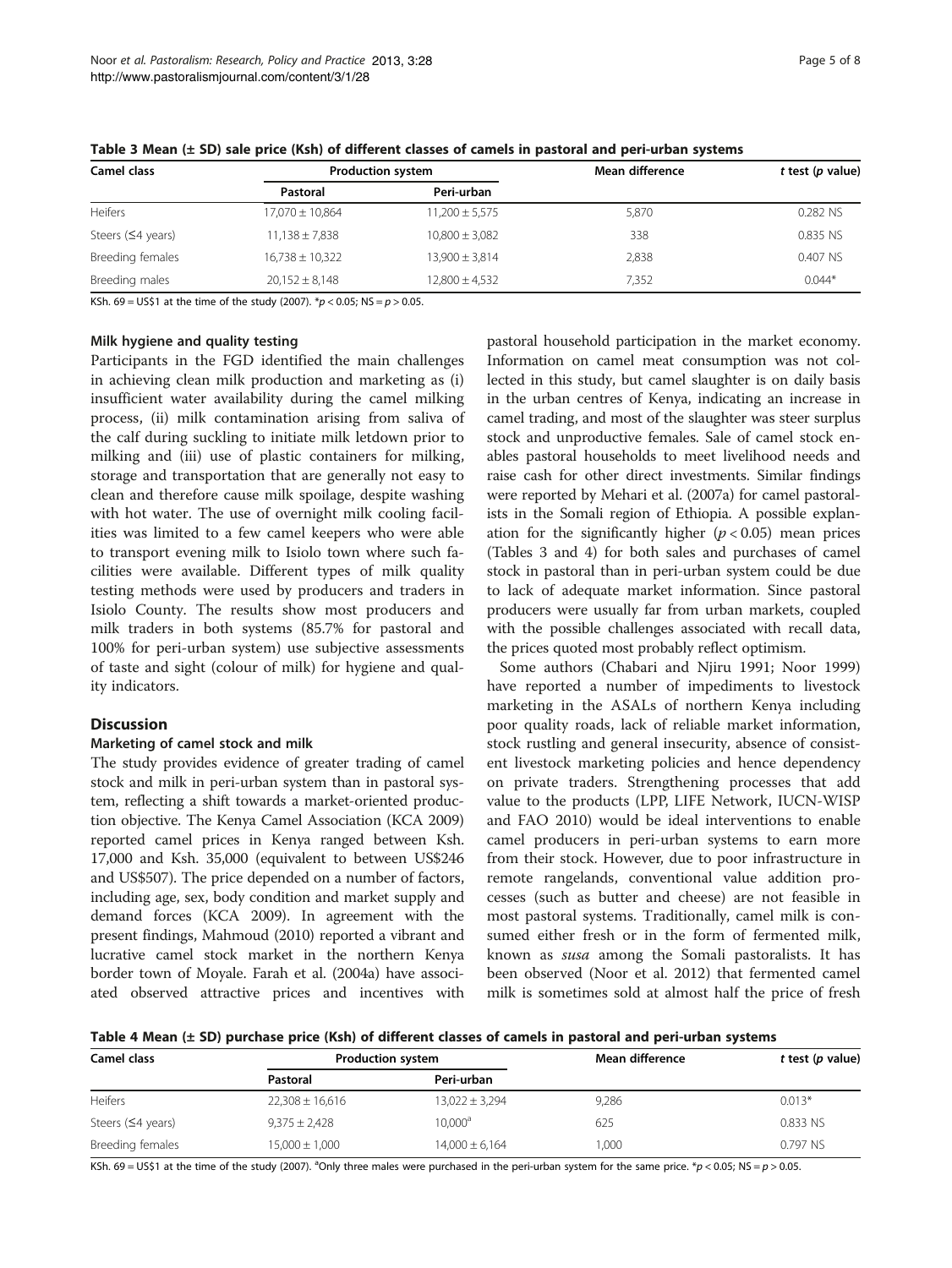<span id="page-5-0"></span>

milk and therefore does not bring as much income as fresh milk. According to Farah et al. ([2007\)](#page-6-0), the manufacture of butter and cheese from camel milk is not a tradition in most of the pastoral societies in eastern Africa. These products were normally obtained from cow, goat and sheep milk.

The increase in commercialization of camel milk in urban niche markets observed in Kenya in the present study, was similar to trends reported in neighbouring countries like Somalia (Herren [1990;](#page-6-0) Farah et al. [2007](#page-6-0)) and Ethiopia (Seifu [2007;](#page-7-0) Mahmoud [2010\)](#page-6-0) as well as in other African countries such as Djibouti, Mauritania, Morocco and Sudan (Abeiderrahmane [2013\)](#page-6-0). In the PUCPS of Isiolo town, the sale of camel milk was found to be an important economic activity, attributable to the prospect of better returns arising from the increasing demand for camel milk in urban markets. The price of camel milk in Isiolo town of US\$0.4 per litre was similar to the US\$0.34 per litre reported by Baars [\(2000](#page-6-0)) for producers in neighbouring eastern Ethiopia. However, the price of milk seems not to be influenced by the distance between the production area and terminal market.

# Milk hygiene and quality testing

This study provides evidence that hygiene and quality practices are unlikely to meet the safety and quality requirements for urban consumers. Subjective assessment of safety and quality based on colour and taste still predominate. These are inadequate for addressing hygiene issues previously observed in camel milking and milk handling. Several authors (Farah et al. [2004b;](#page-6-0) Matofari et al. [2007, 2013\)](#page-6-0) have identified poor hygiene of the commercialised milk. Most camel milk traders buy only

fresh milk from producers since most camel milk consumers prefer fresh unfermented milk. In particular, a major segment of the consumers, comprising the Somali community, believe unprocessed camel milk has medicinal properties which would otherwise be lost through heating. However, Akweya et al. [\(2010b\)](#page-6-0) observed that camels are usually milked in poor sanitary conditions, with all the predisposing factors to diseases such as mastitis that include dust, flies and scarce water resources. In particular, lack of clean water for milking, lack of understanding of the principles of clean milk production by camel keepers and lack of overnight milk cooling facilities present challenges. Other studies (Akweya et al. [2010b](#page-6-0); Meile [2010](#page-6-0); Wanjohi et al. [2010](#page-7-0)) have also demonstrated the presence of common milk pathogens, mostly Staphylococcus aureus, in camel milk. Farah et al. [\(2004b](#page-6-0)) also reported drinking untreated camel milk could cause gastric distress and more serious zoonotic diseases such as brucellosis, tuberculosis or typhoid. Consequently, there could be health risks associated with the consumption of raw camel milk, which could limit wider marketing opportunities, particularly amongst non-traditional camel keeping communities.

# Conclusions

Compared to the pastoral camel production system, PUCPS exhibits greater market-oriented production of camel stock and milk, but this requires improved hygiene practices to guarantee safety and quality to urban consumers and achieve a better price for producers.

Given these prevailing conditions of peri-urban camel production, development agencies interested in supporting livelihoods of rural communities using the camel as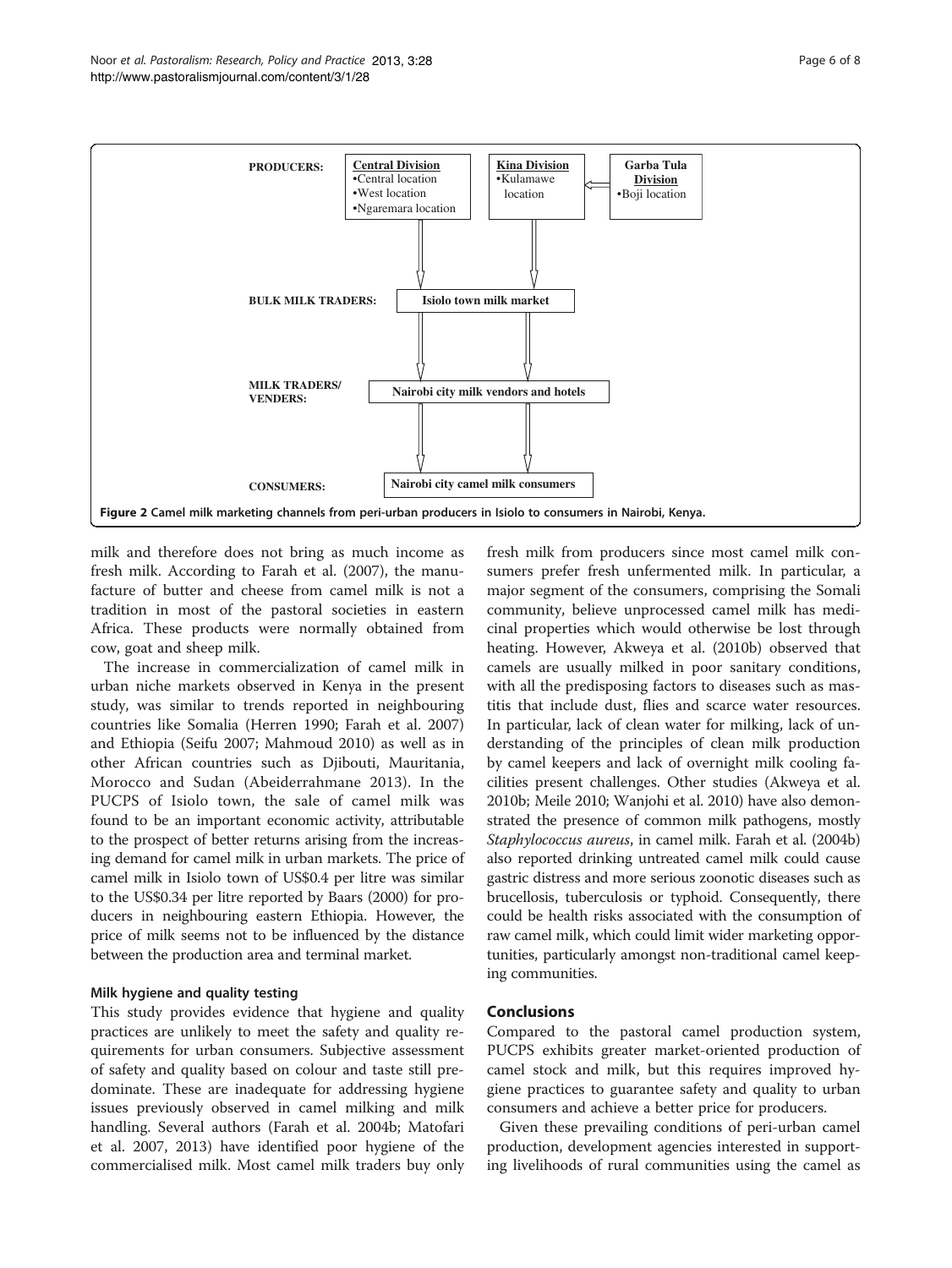<span id="page-6-0"></span>a potential resource, could assist in overcoming challenges to marketing of camel milk through replacement of plastic with quality steel or aluminium containers for storage and transporting of milk, improved water supply sources within camel-keeping areas, raising awareness of camel herders about clean milking and handling practice and through establishment of overnight milk cooling facilities within production areas. Appropriate value addition to camel milk would potentially enhance household income for peri-urban camel producers. Development of organised marketing channels can facilitate adoption of hygiene practices. Development agencies need to consider supporting the establishment of milk processing plant at Isiolo to pasteurise and add value to the growing niche urban town markets in Kenya. Besides, the use of such appropriate technologies will reduce postproduction losses, remove market barriers related to quality and safety standards and expand market access, thereby opening up more business and job opportunities for peri-urban camel producers.

#### Competing interests

The authors declare that they have no competing interests.

#### Authors' contributions

The work reported in this manuscript was a component of a wider Doctorate study for IMN. AYG and BOB were the University supervisors of the candidate, while the MT is a visiting professor from the University of Kassel, Germany and a specialist in peri-urban livestock production systems. IMN, AYG and BOB made substantial contributions to the work from conception through data collection, analysis, drafting and revising the manuscript. MT participated in drafting and revision of the manuscript. All authors read and approved the final manuscript.

#### Authors' information

IMN was a Ph.D. student and is now a livestock production systems analyst at the Department of Animal Science, Egerton University, Njoro, Kenya. AYG is a ruminant nutritionist at the Department of Animal Science, Egerton University, Njoro, Kenya. MT is a peri-urban livestock production systems specialist at University of Kassel, Witzenhausen, Germany and University of Agriculture, Faisalabad, Pakistan. BOB is a livestock production systems specialist at the Department of Animal Science, Egerton University, Njoro, Kenya.

#### Acknowledgements

The authors acknowledge the research grant for the project entitled Enhancing Camel Productivity for Food Security and Wealth Creation for the Peri-Urban Camel Producers in Isiolo, Northern Kenya from the Kenya Government's Commission for Higher Education. Further, we acknowledge additional funding from Egerton University, Kenya Muslims Charitable Society and field logistical support from Ewaso Ng'iro North Development Authority with headquarters in Isiolo town. Sincere appreciation also goes to the camel herders in Isiolo County for their time during interviews and focus group discussions. Permission to acknowledge has been obtained from the institutions mentioned.

#### Author details

<sup>1</sup>Department of Animal Science, Egerton University, P. O. Box 536-20115, Egerton, Kenya. <sup>2</sup>Animal Husbandry in the Tropics and Subtropics, University of Kassel, D-37213, Witzenhausen, Germany. <sup>3</sup>Department of Livestock Management, University of Agriculture Faisalabad, Faisalabad 38000, Pakistan.

Received: 5 September 2013 Accepted: 4 November 2013 Published: 02 Dec 2013

#### References

- Abeiderrahmane, NJ. 2013. Camel cheese seemed like a good idea. CreateSpace Independent Publishing Platform. [http://www.amazon.co.uk/Camel-Cheese-](http://www.amazon.co.uk/Camel-Cheese-Seemed)[Seemed.](http://www.amazon.co.uk/Camel-Cheese-Seemed) Accessed 13 November 2013.
- ADF (African Development Fund). 2003. Kenya ASAL-based livestock and rural livelihoods support project: Appraisal report. Nairobi: Ministry of Livestock Development archives.
- Akweya, BA, CG Gitao, and MW Okoth. 2010a. The acceptability of camel milk and milk products from North Eastern Province in some urban areas of Kenya. Garissa: A poster presented at International Camel Symposium.
- Akweya, BA, CG Gitao, and MW Okoth. 2010b. The prevalence of common milk pathogens and antibiotic resistance of the organisms in camel milk from North Eastern Province of Kenya. Garissa: A paper presented at International Camel Symposium.
- Baars, RMT. 2000. Costs and returns of camels, cattle and small ruminants in pastoral herds in eastern Ethiopia. Tropical Animal Health and Production 32: 113–126.
- Chabari, FN, and GK Njiru. 1991. Livestock marketing. In Marsabit District range management handbook of Kenya. vol. II, I, ed. HJ Schwartz, S Shabani, and D Walther. Nairobi: Ministry of Livestock Development 111–129.
- Farah, KO, DM Nyariki, RK Ngugi, IM Noor, and AY Guliye. 2004a. The Somali and the camel: Ecology, management and economics. Anthropologist 6(1): 45–55.
- Farah, Z, S Kappeler, A Bruntse, and L Mertz. 2004b. Milk products. In Milk and meat from the camel: Handbook on products and processing, ed. Z Farah and A Fischer, 29–50. Zurich: vdf Hochschulverlag AG an der ETH Zurich.
- Farah, Z, M Mollet, M Younan, and R Dahi. 2007. Camel dairy in Somalia: Limiting factors and development potential. Livestock Science 110: 187–191.
- Faye, B. 2007. Focus on camels. [http://www.new-ag.info/en/focus/focusItem.php?](http://www.new-ag.info/en/focus/focusItem.php?a=1273) [a=1273.](http://www.new-ag.info/en/focus/focusItem.php?a=1273) Accessed 13 November 2013.
- Guliye, AY, IM Noor, BO Bebe, and IS Koskey. 2007. Role of camels (Camelus dromedarius) in the traditional lifestyle of Somali pastoralists in northern Kenya. Outlook on Agriculture 36(1): 29–34.
- Herlocker, DJ, SB Shaaban, and S Wilkes. 1993. Range management handbook of Kenya. volume II, 5: Isiolo District. Nairobi: Ministry of Agriculture, Livestock Development and Marketing.
- Herren, UJ. 1990. The commercial sale of camel milk from pastoral herds in the Mogadishu Hinterlands, Somalia. Paper no. 30. London: Pastoral Development Network ODI.
- KCA. 2009. Kenya Camel Association (KCA) annual report. Nairobi: KCA.
- KNBS (Kenya National Bureau of Statistics). 2010. 2009 Population and housing census. Nairobi: Ministry of Finance and Planning.
- LPP, LIFE Network, IUCN-WISP and FAO. 2010. Adding value to livestock diversity: Marketing to promote local breeds and improve livelihoods. Paper no. 168. Rome: FAO Animal Production and Health.
- Mahmoud, HA. 2010. Camel marketing in the Northern Kenya/Southern Ethiopia Borderlands. FAC Research Update 003. Brighton: Future Agricultures Consortium, University of Sussex.
- Matofari, JW, A Shitandi, PL Shalo, NJ Nanua, and M Younan. 2007. A survey of Salmonella enterica contamination of camel milk in Kenya. African Journal of Microbiology Research 1(4): 46–50.
- Matofari, JW, PL Shalo, M Younan, NJ Nanua, A Adongo, A Qabale, and BN Misiko. 2013. Analysis of microbial quality and safety of camel (Camelus dromedarius) milk chain and implications in Kenya. Journal of Agricultural Extension and Rural Development 5(3): 50–54. [http://academicjournals.org/](http://academicjournals.org/JAERD) [JAERD.](http://academicjournals.org/JAERD) Accessed 29 April 2013.
- Mehari, Y, Z Mekuriaw, and G Gebru. 2007a. Camel and camel product marketing in Babilie and Kebribeyah woredas of the Jijiga Zone, Somali Region, Ethiopia. Livestock Research for Rural Development 19(49). [http://lrrd.cipav.](http://lrrd.cipav.org.co/index.html) [org.co/index.html.](http://lrrd.cipav.org.co/index.html) Accessed 1 May 2007.
- Mehari, Y, Z Mekuriaw, and G Gebru. 2007b. Potentials of camel production in Babilie and Kebribeyah woredas of the Jijiga Zone, Somali Region, Ethiopia. Livestock Research for Rural Development 19(58). [http://lrrd.cipav.org.co/](http://lrrd.cipav.org.co/index.html) [index.html.](http://lrrd.cipav.org.co/index.html) Accessed 1 May 2007.
- Meile, L. 2010. Microbial biodiversity of camel milk and fermented camel milk products: Technology, hygiene and safety. Garissa: A paper presented at International Camel Symposium.

MoLD. 2007. Ministry of Livestock Development (MoLD) annual report. Nairobi: MoLD. Noor, IM. 1999. A description of the pastoral camel production system in Moyale District, Kenya, MSc Thesis. University of Nairobi.